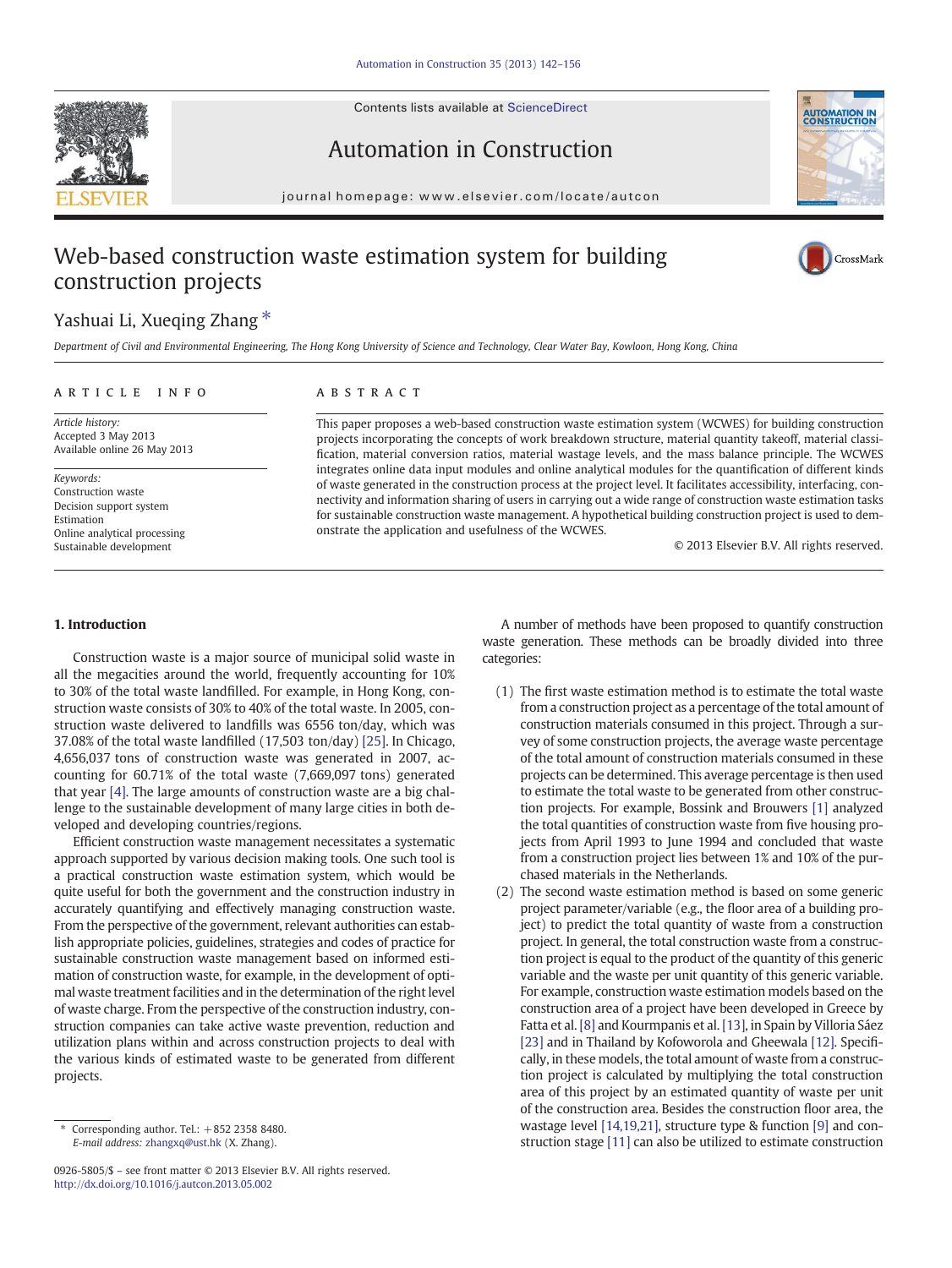waste generation.

(3) The third waste estimation method is based on some macro-level variables to predict the total construction waste generated from an industry, region or country. One common macro-level variable is the population size (Martínez Lage 2010) [\[16\]](#page--1-0). Other macro-level variables include construction project permits [\[24\]](#page--1-0) and construction material productions [\[7,20\]](#page--1-0). Specifically, Bruvoll and Ibenholt [\[3\]](#page--1-0) and Ibenholt [\[10\]](#page--1-0) presented a multi-sectoral equilibrium model that employs macroeconomic variables such as real capital invested, labor used, material input, energy consumption and purchase prices to forecast waste generated in the Norwegian manufacturing industry.

In addition to these theoretical estimation methods, SMARTWaste is utilized as a tool in construction waste management [\[2\].](#page--1-0) The SMARTWaste system tends to improve contractors' waste management strategy by means of defining their environmental and other key performance indicators (EPIs and KPIs) and quantifying major waste components' sources and management methods. This system requires the user to input waste generation amount in order to generate the site waste management plan.

In view of the fact that the construction industry is project-based, this paper proposes a web-based construction waste estimate system (WCWES) for building construction projects. As a supportive platform, the WCWES integrates online data input modules and online analytical modules for the quantification of different kinds of waste generated in the construction process at the project level. Furthermore, the WCWES facilitates accessibility, interfacing, connectivity and information sharing of users in carrying out a wide range of construction waste estimation tasks for sustainable construction waste management.

#### 2. Overall methodology of building project waste estimation

Zhang and Li [\[27\]](#page--1-0) developed a quantitative construction waste estimation model for building construction projects. The overall methodology of this project-based waste estimation model is shown in Fig. 1. Specifically, this model integrates the following concepts: work breakdown structure (WBS), material quantity takeoff, material classification, material conversion ratios, material wastage levels in each terminal work package and the mass balance principle. The project-based waste estimation model is able to predict the various kinds of waste generated in each work package of a building construction project. Details of this project-based construction waste estimation model are discussed in the following sections.

#### 3. Construction waste estimation according to work packages

### 3.1. Construction waste from terminal work packages

Work packages at the lowest practical level of the WBS of a building project are referred to as terminal work packages. The quantity of construction waste of a particular kind of material from a terminal work package is a function of the quantity of this material used in this terminal work package and the wastage level of this material in this terminal work package. The wastage level is the percentage of the quantity of a material used in a terminal work package that becomes waste. Basic procedures to estimate construction waste from a terminal work package are discussed in the following:

Step 1: Develop the WBS of a building construction project A building construction project can be broken down into

four hierarchical levels [\[26\]:](#page--1-0) system, component, element and sub-element. The sub-element is the terminal work package. Specifically,

- (1) A system s of a building is denoted as  $W_s$ , where  $s = 1, 2, ..., S$ , and S is the total number of systems in this building.
- (2) A component c in system s is denoted as  $W_c^s$ , where  $c = 1, 2,$  $..., C_s$  and  $C_s$  is the total number of components in system s of a building.



Fig. 1. A quantitative construction waste estimation model.